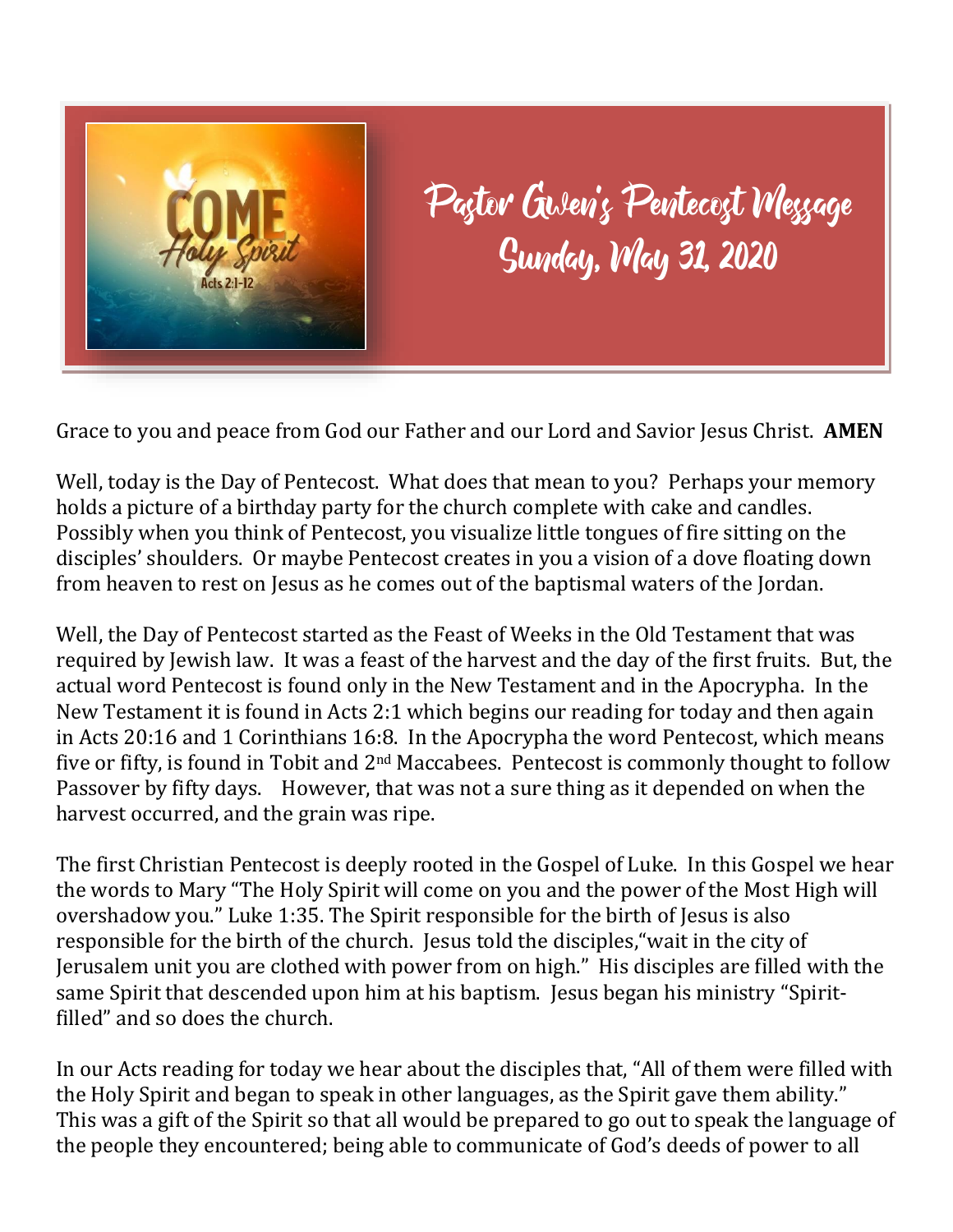nations. It was not a party where the disciples were filled with new wine, even though those tongues of fire appeared among them. It was the Holy Spirit coming to them giving them the ability to tell the story of God's amazing love to all people.

The Holy Spirit that came to the disciples on the day of Pentecost was given to them so that they could continue Jesus' mission of reconciling the world to God. This is the same Spirit that comes to us today and empowers and charges us to speak and act in Jesus' name. We are called to witness to God's love and charged with inviting others to join us in celebrating all that God has done for us. This gift of the Holy Spirit should not be taken lightly. The Spirit gives us new life and changes us in unexpected and unpredictable ways.

Sit back for a minute, close your eyes and let's listen again to Luke. "When the day of Pentecost had come, they were all together in one place. And suddenly from heaven there came a sound like the rush of a violent wind, and it filled the entire house where they were sitting. Divided tongues, as of fire, appeared among them, and a tongue rested on each of them. All of them were filled with the Holy Spirit and began to speak in other languages, as the Spirit gave them ability."

Can you see those tongues of fire on the shoulders of the disciples? They set the souls of the disciples on fire with passion for sharing the Good News of Jesus. What power the Holy Spirit has! What energy.

Shift your thoughts, with me for a few minutes about something we are very familiar with, electricity. Most of us grew up in a time when we already had taken electricity for granted. You walk into a room and flick a switch and the lights go on. How powerful is that?

I remember in middle school doing an experiment for the science fair with a light bulb to demonstrate how electricity works. It helped to have an electrical engineer for a father. It had a simple light bulb, a battery and a switch. When the circuit was completed, then of course the light bulb would light up. After writing a report about what that project was showing, I certainly gained a healthy respect for electricity.

Electricity is conductive. When the current gets generated it flows out in every direction bringing with it power to everything it touches.

The Holy Spirit as well has this conductive property. We are by God's grace filled with the Holy Spirit. This Spirit is then passed on to our friends, relatives and neighbors as we share the spark of God's grace.

Electricity is also versatile. Think about how many things in our homes run on electricity. From your appliances to our computers. If the power goes out during a storm, our lives are darkened. In our house that means Rodney needs to go out and start the generator to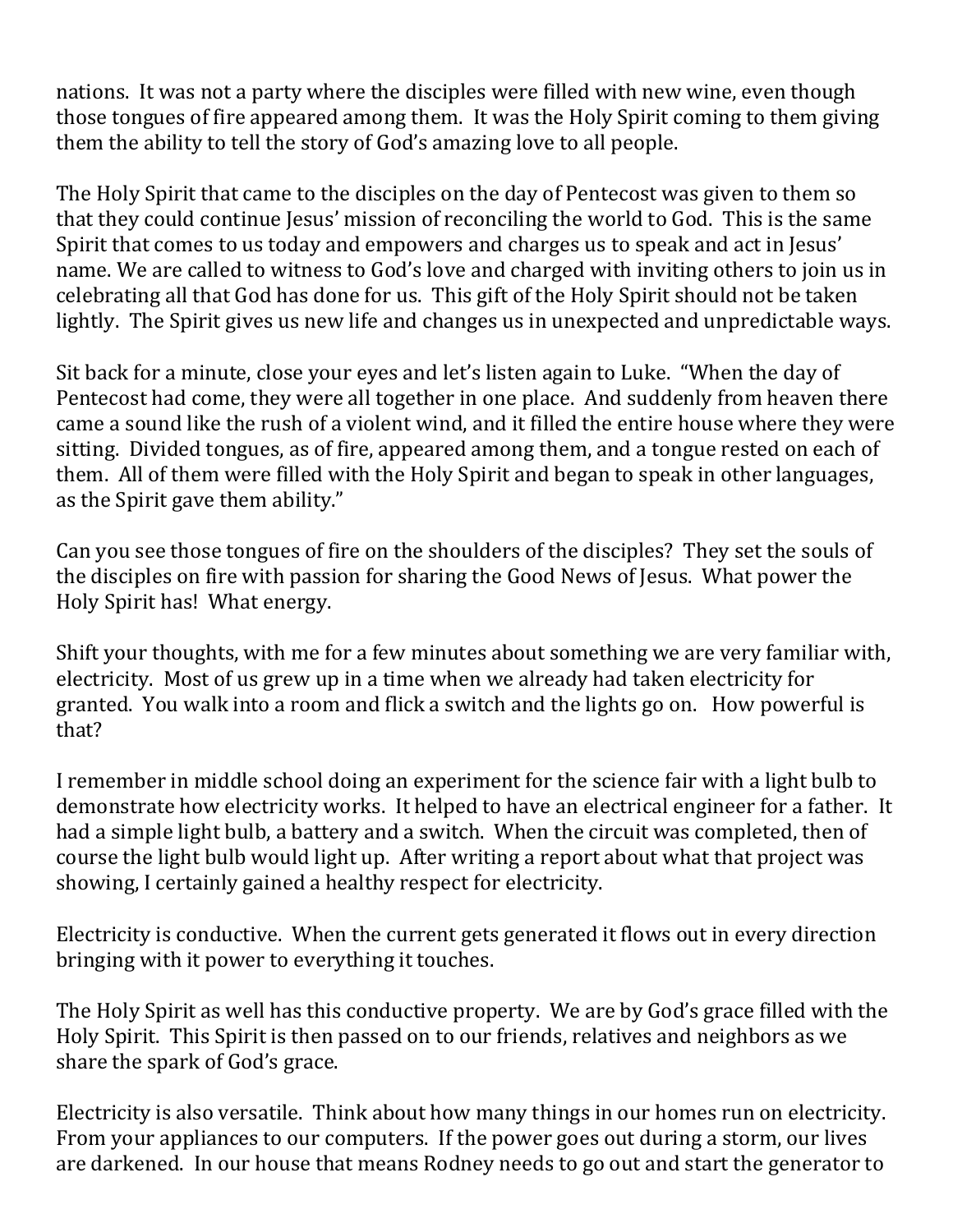get lights, heat and the well pump working again. It is our alternate supply of electricity. Electricity is at the heart of so much of what we do and we urn to have it back again. Actually, our basement sump pump is the priority during a good storm, so our basement does not get flooded. Electricity is important to so many facets of our lives.

And so too is the Holy Spirit important. Paul in 1 Corinthians says, "Now there are a varieties of gifts, but the same Spirit and there are varieties of services but the same Lord and there are varieties of activities but it is the same God who activates all of them in everyone." The Holy Spirit of God is pointing us in different directions, to do different vocations, to inspire us to different ministries but all for the glory of God. Just like electricity in our homes makes possible life with so many inventions and gadgets, giving us time to relax and enjoy life and do other things.

Think about Christmas tree lights. Electricity now powers them, unlike in Luther's time when candles were used to light trees. I remember each Christmas my dad would get boxes of lights down out of the attic and try to get them working. Finally, one year, he threw them all in the garbage and went to the store and bought new lights. The old fashioned and cheap lights were strung in series. So, when one went out, they all go out. Remember that. Yup, you could sit for hours trying bulb after bulb to see which one was bad and then if you replaced it, they all would light up. Ah, but if two were bad, that made the chore unbearable unless you had a little contraption to check the lights. I can hear you smiling! Well, Dad went and bought lights that were in a parallel circuit. They were wired separately so if one goes out it does not affect the other lights. These lights strands were a bit more expensive at the time, but sure saved agony for the user.

So now imagine which set of lights would describe the Holy Spirit? If His light goes out in one person does the Spirit still shine brightly in those around him? Or if one person is struggling with his or her faith, does the faith of everyone become questionable? Well, I would like to think that the Holy Spirit's work is parallel, going to everyone and not subject to the effect of just one person. Yet, everyone can have some influence on helping another in his or her faith journey. Ummmm.

Another thing about electricity is that it is carried from house to house. Wires carry power to my house and then on to my neighbor. What I don't use of it, (resistance?) is still there for the neighbor. There always seems to be plenty to go around. Not true in all places in the world, but for now go with me on this one. The Holy Spirit is present in the lives of all the baptized whether they choose to turn it on or not. His care and concern for all people is the same, unending and eternal.

And electricity is also very shocking. Have you ever gotten a shock from electricity? It can be quite jolting. At least you must have had a shock from friction, what do they call that? Right, static electricity. So, if you touch someone who is electrically charged you will get shocked. Just slide your foot across the carpet and then go and touch something or